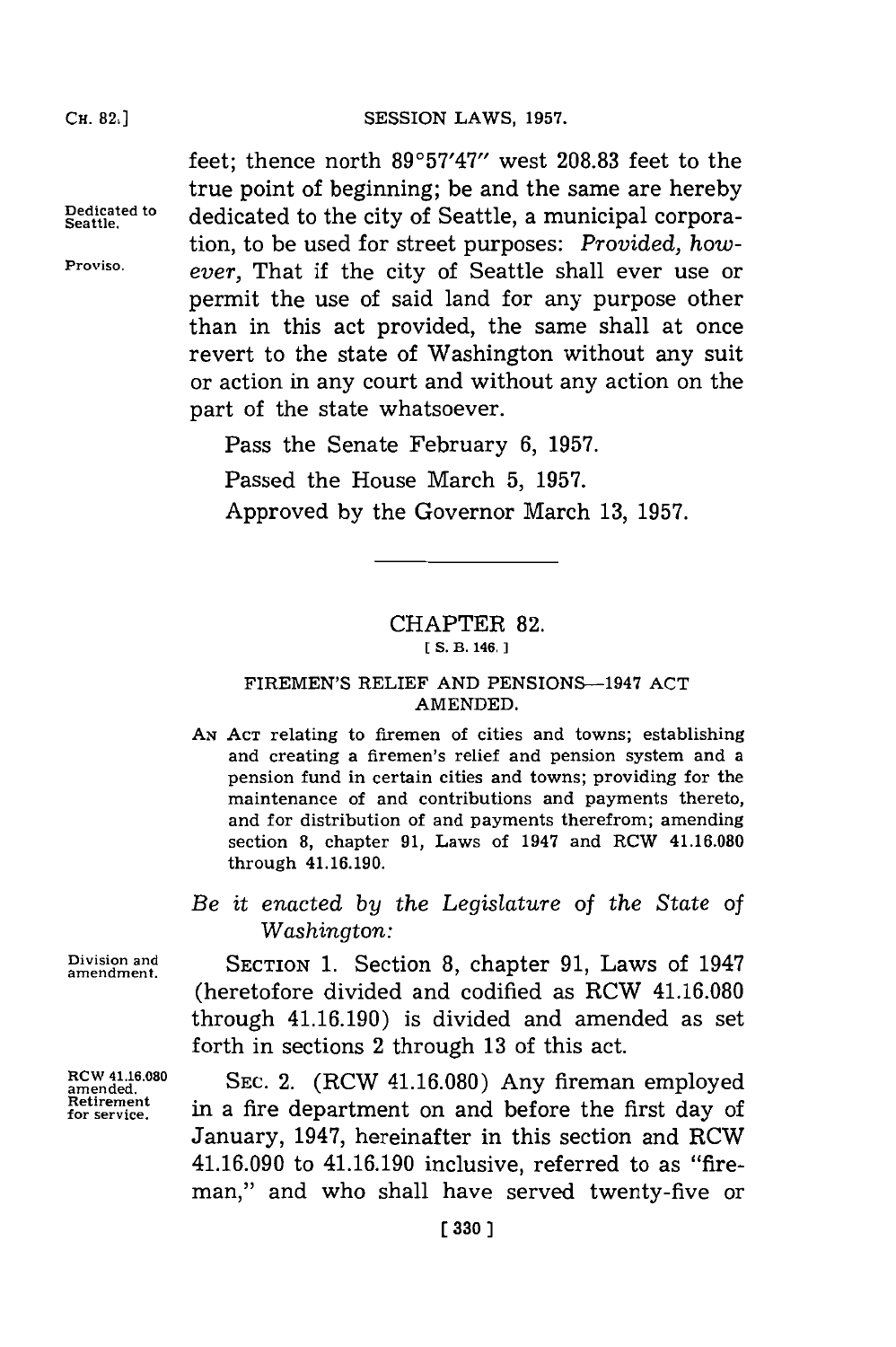more years and having attained the age of fifty-five years, as a member of the fire department, shall be eligible for retirement and shall be retired **by** the board upon his written request. Upon his retirement any fireman shall be paid a pension based upon the average monthly salary drawn for the five calendar years before retirement, the number of years of his service and a percentage factor based upon his age on entering service, as follows:

| Entrance age at | Salary            |
|-----------------|-------------------|
| last birthday   | percentage factor |
|                 |                   |
| 21              |                   |
|                 |                   |
|                 |                   |
|                 |                   |
| 25              |                   |
| 26              |                   |
|                 |                   |
|                 |                   |
|                 |                   |
|                 |                   |
|                 |                   |

Said monthly pension shall be in the amount of his average monthly salary for the five calendar years before retirement, times the number of years of service, times the applicable percentage factor.

SEC. 3. (RCW 41.16.090) No monthly pension RCW 41.16.090 or benefit shall be paid in excess of one hundred fifty dollars: *Provided*, That all pensioners receiving Proviso. a pension under the provisions of this act as provided for in section 12, chapter **91,** Laws of 1947 and RCW 41.16.230, shall have their pensions increased in the Limit of amount of twenty-five dollars per month, beginning at the time this law becomes effective; but no pensioners will be entitled to receive more than one hundred and **fifty** dollars per month, as his basic pension, except as the cost of living rises, so shall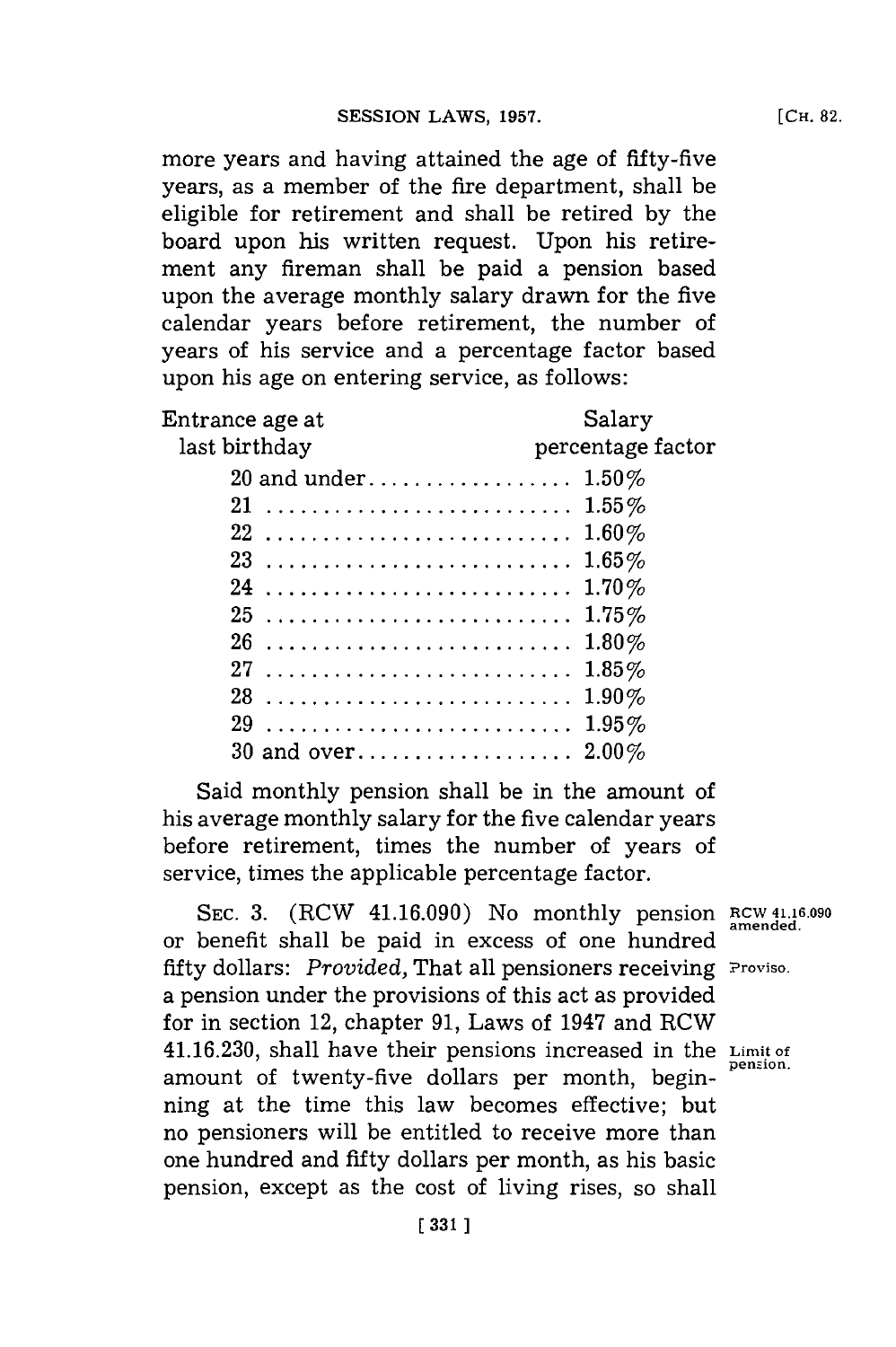his pension rise and as the cost of living decreases, so shall such pension decrease, but such decrease shall not be below the basic pension being paid to such pensioner.

**without**

RCW 41.16.100 SEC. 4. (RCW 41.16.100) The widow, child, children or beneficiary of any fireman retired under this chapter shall receive an amount equal to his accumulated contributions to the fund, plus earned **Proviso,** interest thereon, compounded semiannually: *Provided,* That there shall be deducted from said sum the amount paid to decedent in pensions and the remainder shall be paid to his widow, child, children **Proviso,** or beneficiary: *Provided further,* That the amount paid shall not be less than one thousand dollars.

RCW 41.16.110 SEC. 5. (RCW 41.16.110) Whenever any fireman without shall die while eligible to retirement on account of years of service, and shall not have been retired, benefits shall be paid in accordance with RCW 41- **.16.100.**

**ROW 41.16.120** SEC. **6.** (RCW 41.16.120) Whenever any active **amended.** fireman or fireman retired for disability shall die as the result of an accident or other fortuitous event Payment on **occurring while in the performance of his duty**, his death in **line**<br>of duty. **widow may elect to accept a monthly pension equal** to one-half the deceased fireman's salary but in no case in excess of one hundred fifty dollars per month, or the sum of five thousand dollars cash. The right of election must be exercised within sixty days of the fireman's death. If not so exercised, the pension benefits shall become fixed and shall be paid from the date of death. Such pension shall cease if, and when, she remarries. If there is no widow, then such pension benefits shall be paid to his child or children.

RCW 41.16.130 **SEC. 7.** (RCW 41.16.130) (1) Any fireman who shall become disabled as a result of the performance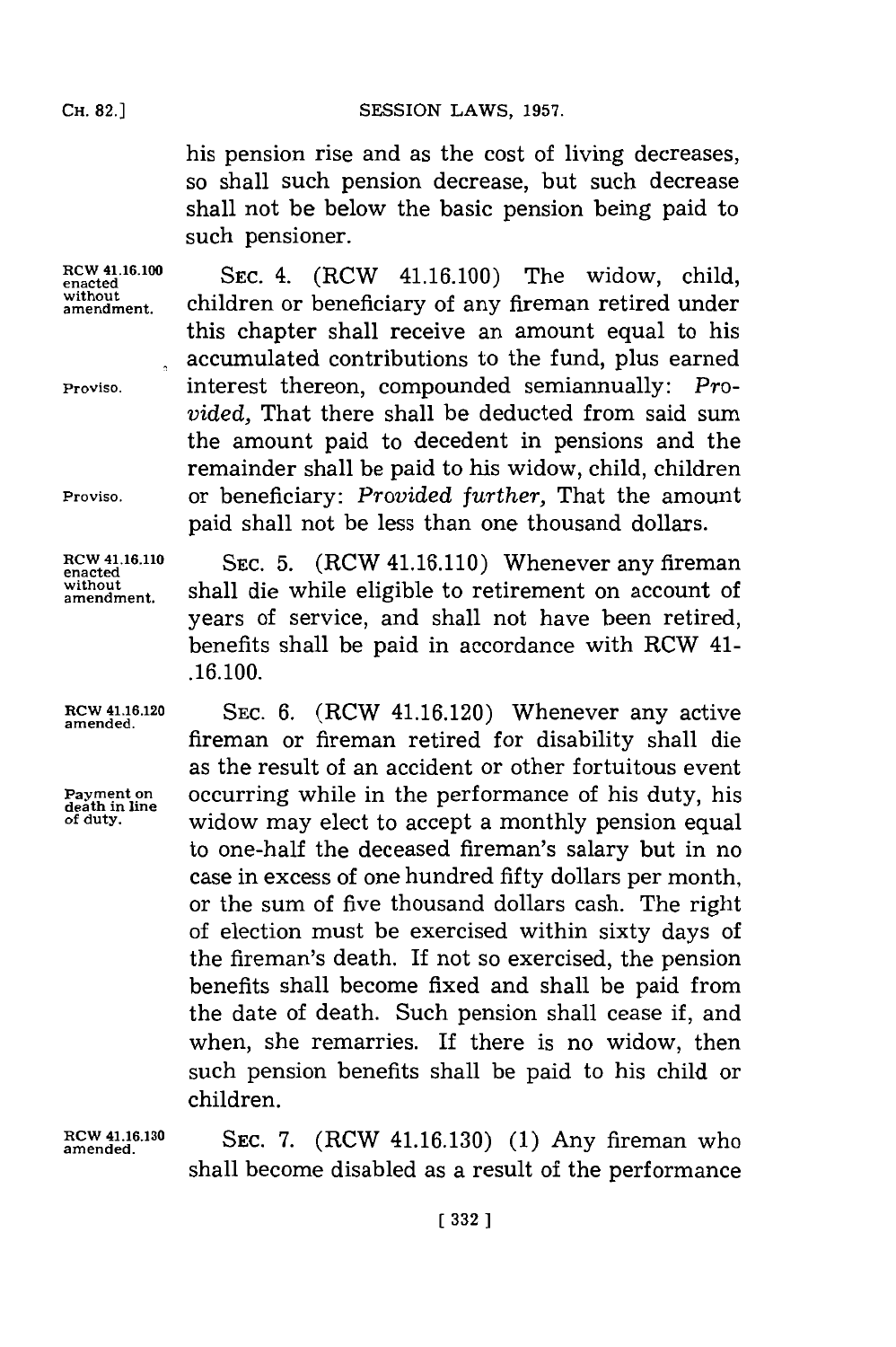of his duty or duties as defined in this chapter, may be retired at the expiration of six months from the date of his disability, upon his written request filed with his retirement board. The board may upon such request being filed, consult such medical advice as it sees *fit,* and may have the applicant examined **by** such physicians as it deems desirable. If from the reports of such physicians the board finds the applicant capable of performing his duties in the fire department, the board may refuse to recommend **Payment upon disablement in Ilie of duty.**

(2) If the board deems it for the good of the fire department or the pension fund, it may recommend the applicant's retirement without any request therefor **by** him, after giving him a thirty days notice. Upon his retirement he shall be paid a monthly disability pension in amount equal to one-half of his monthly salary at date of retirement, but which shall not exceed one hundred fifty dollars a month. If he recovers from his disability he shall thereupon be restored to active service, with the same rank he held when he retired.

his retirement.

**(3)** If the fireman dies during disability and not as a result thereof, RCW 41.16.160 shall apply.

**SEC. 8.** (RCW 41.16.140) Any fireman who has **RCW 41.16.140** served more than fifteen years and sustains a disability not in the performance of his duty which renders him unable to continue his service, shall within sixty days exercise his choice either to receive his contribution to the fund, plus earned interest compounded semiannually, or be retired and paid a monthly pension based on the factor of his age shown in RCW 41.16.080, times his average monthly salary as a member of the fire department of his municipality at the date of his retirement, times the number of years of service rendered at the time he sustained such disability. If such fireman shall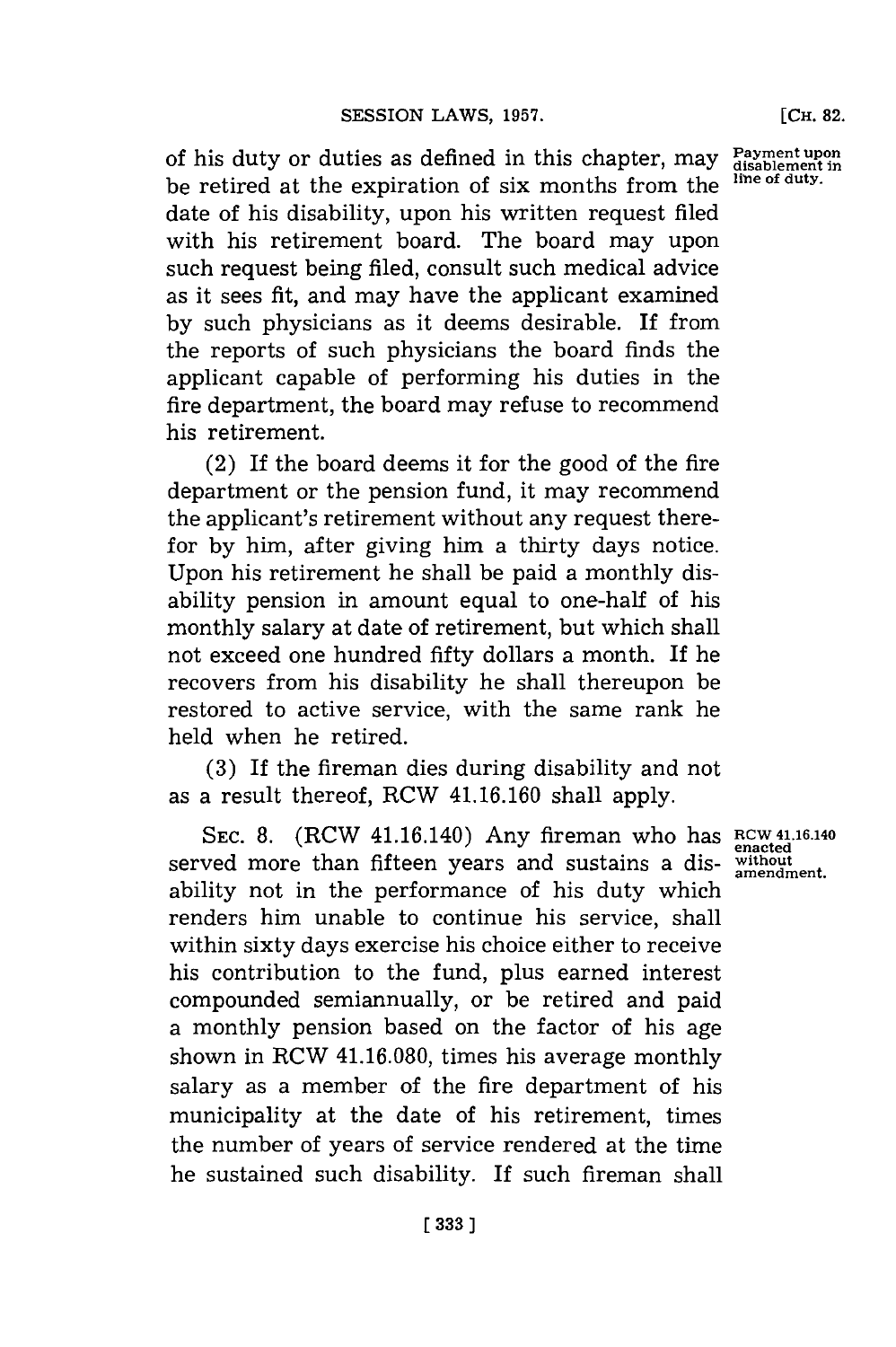die leaving surviving him a wife, or child or children, then such wife, or if he leaves no wife, then his child or children shall receive the sum of his contributions, plus accumulated compound interest, and such payment shall be reduced in the amount of the payments made to deceased.

**RCW 14.16.150** SEC. 9. (RCW 41.16.150) (1) Any fireman who enacted<br>without beg sound twenty years or more and who shall without has served twenty years or more and who shall resign or be dismissed, shall have the option of receiving all his contributions plus earned interest compounded semiannually, or a monthly pension in the amount of his average monthly salary times the number of years of service rendered, times one and one-half percent. Payment of such pension shall commence at the time of severance from the fire department, or at the age of fifty-five years, whichever shall be later. The fireman shall have sixty days from the severance date to elect which option he will take. In the event he fails to exercise his right of election then he shall receive the amount of his contributions plus accrued compounded interest. In the event he elects such pension, but dies before attaining the age of fifty-five, his widow, or if he leaves no widow, then his child or children shall receive only his contribution, plus accrued compounded interest. In the event he elects to take a pension and dies after attaining the age of fifty-five his widow, or if he leaves no widow, then child or children shall receive his contribution, plus accrued compounded interest, less the amount of pension payments made to such fireman during his lifetime.

> (2) Any fireman who shall have served for a period of less than twenty years, and shall resign or be dismissed, shall be paid the amount of his contributions, plus accrued compounded interest.

> **SEC. 10.** (RCW 41.16.160) Whenever any fireman, after four years of service, shall die from nat-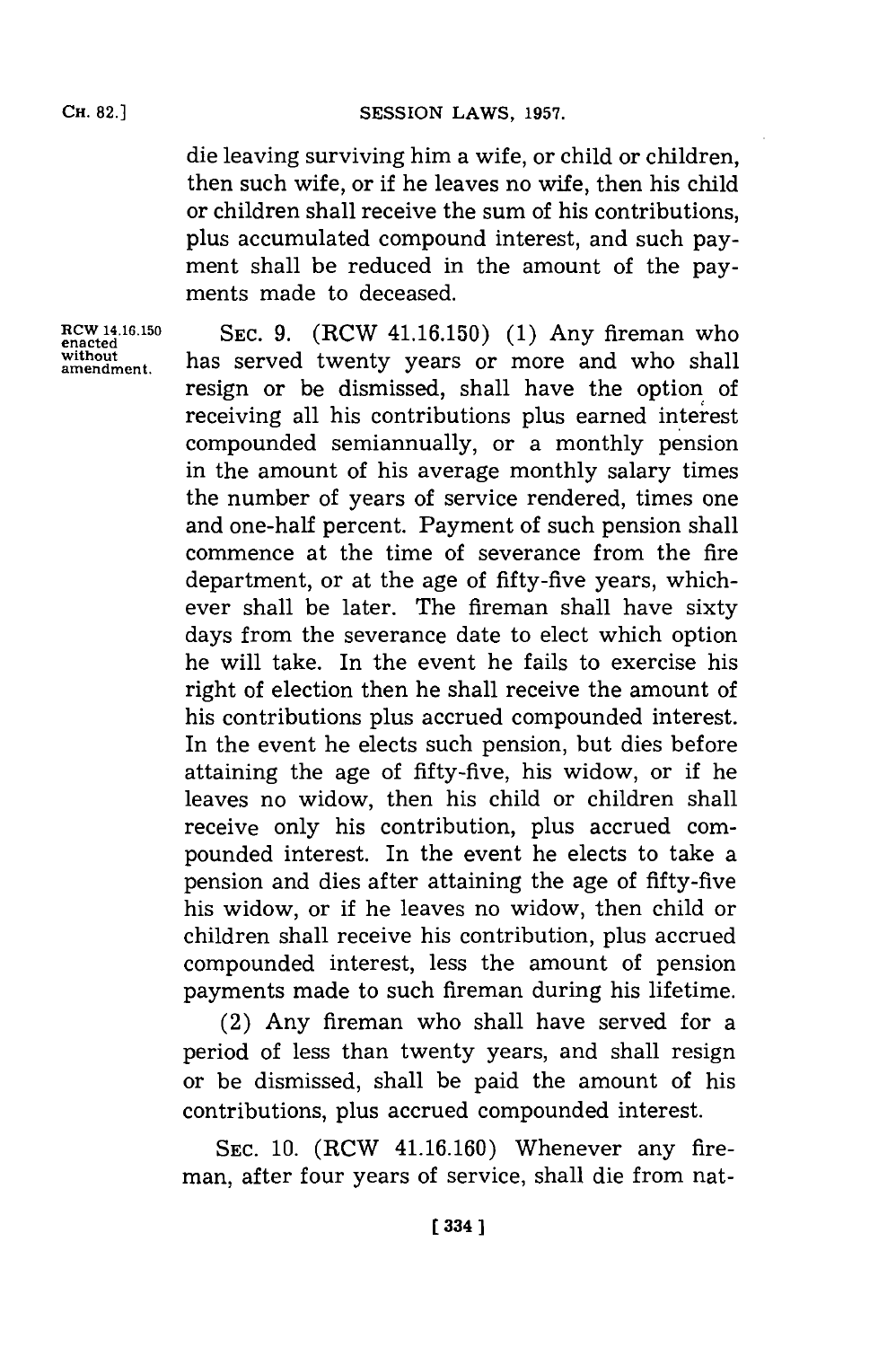ural causes, or from an injury not sustained in the  $RCW$ <sup>41.16.160</sup> performance of his duty and for which no pension **without amendment.** is provided in this chapter, and who has not been retired on account of disability, his widow, **if** she was his wife at the time he was stricken with his last illness, or at the time he received the injuries from which he died; or if there is no such widow, then his child or children shall be entitled to the amount of his contributions, plus accrued compounded interest, or the sum of one thousand dollars, whichever sum shall be the greater. In case of death as above stated, before the end of four years of service, an amount based on the proportion of the time of service to four years shall be paid such beneficiaries.

SEC. 11. (RCW 41.16.170) Whenever a fireman RCW 41.16.170 dies leaving no widow or children, the amount of his accumulated contributions, plus accrued compounded interest only, shall be paid his beneficiary.

SEC. 12. (RCW 41.16.180) Upon the death of  $RCW$  41.16.180 any active, disabled or retired fireman the board shall **without amendment.** pay from the fund the sum of two hundred dollars to assist in defraying the funeral expenses of such fireman.

SEC. 13. (RCW 41.16.190) No fireman disabled RCW 41.16.190 in the performance of duty shall receive a pension **without amendment.** until six months has elapsed after such disability was sustained. Therefore, whenever the retirement board, pursuant to examination **by** the board's **phy**sician and such other evidence as it may require, shall find a fireman has been disabled while in the performance of his duties, it shall declare him inactive. For a period of six months from the time he became disabled, he shall continue to draw full pay from his municipality and in addition thereto he shall, at the expense of the municipality, be provided with such medical, hospital and nursing care as the retirement board deems proper. If the board

**en~acted without amendment.**

**enacted**

**enacted**